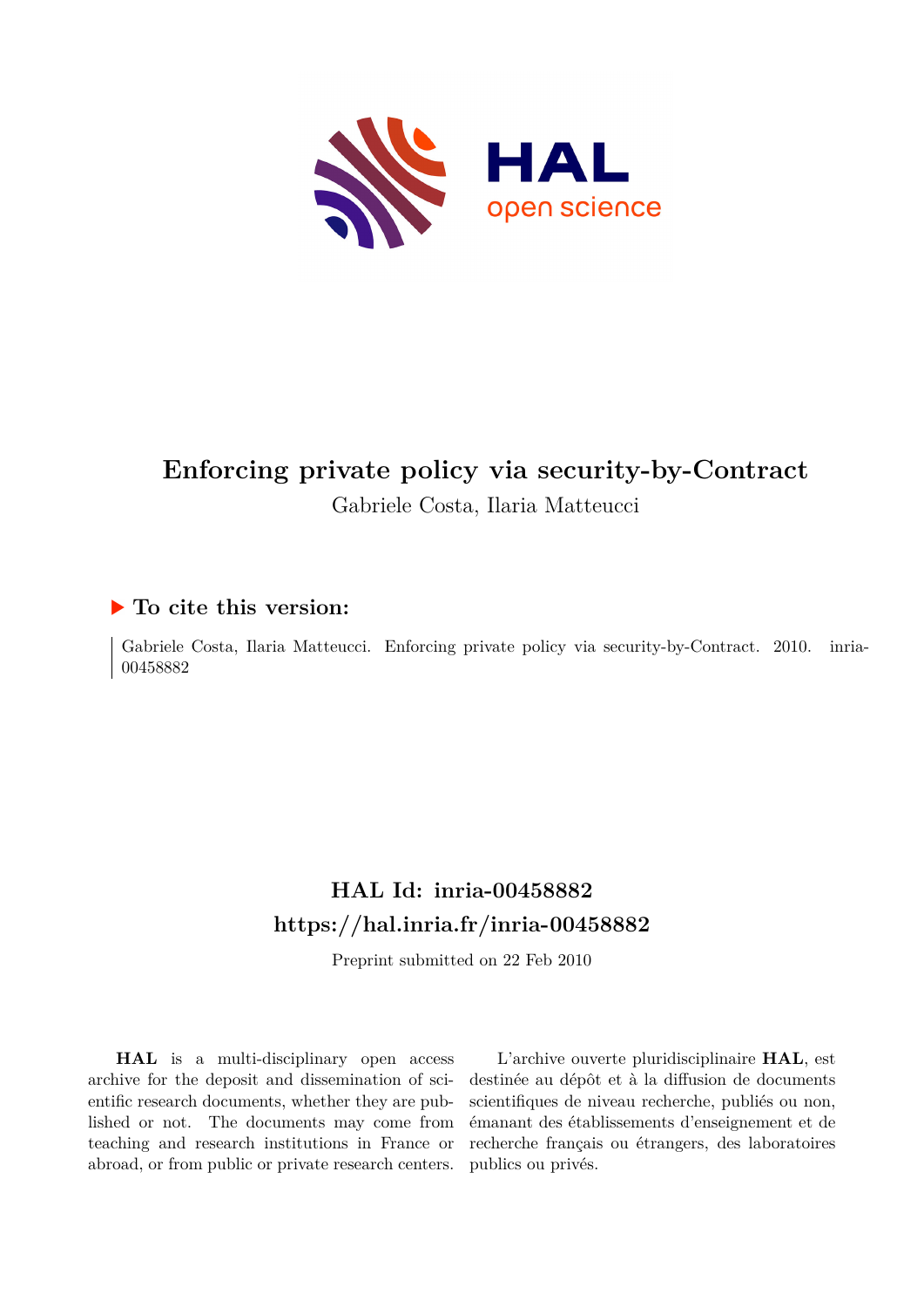### **Enforcing Private Policy via Security-by-Contract<sup>1</sup>**

Gabriele Costa $A,B}$ , Ilaria Matteucci $^B$ A Dipartimento di Informatica -Università di Pisa, Italy <sup>B</sup> Istituto di Informatica e Telematica - C.N.R., Pisa, Italy {Gabriele.Costa, Ilaria.Matteucci}@iit.cnr.it

*Abstract.* 

This work aims to investigate how the Security-by-Contract (SxC) paradigm, developed for providing security assurances to mobile applications, can be used for guaranteeing the security of communicating systems composed by several, heterogeneous components. These components need to communicate with each other by establishing direct, point to point connections. Direct connections can involve components sharing no common communication protocols and need a suitable interface.

Enablers are in charge of providing these communication interfaces. Each component has a local security policy composed by a public and a private part. When a communication between two components has to be established, each component asks the enabler for providing a communication interface that respects its public policy.

We exploit the Security-by-Contract approach for assuring that the application implementing the communication interface is always safe, i.e., it satisfies the security policies setted by components.

Moreover, we present an extension of the Security-by-Contract for dealing with trust. Trust management is useful when one of the involved actors is considered to be potentially untrusted and the others want to measure its trust level.

*Keywords:* Private Policy Enforcement, Security-by-Contract, Distributed Connecting System.

#### **1. INTRODUCTION**

The growing diffusion of computational entities and their composition in networks has made security a critical issue in every phase of the software life-cycle. The modern scenarios present a complexity degree that only few years ago was unpredictable.

Let us consider a communicating system composed by two classes of actors: components and enablers. Components are the end-users in our network. They can be both software agents (e.g., programs) or physical devices (e.g., mobile phones). Whenever two components want to communicate with each other they need to agree on a common protocol. If this is not possible, they ask to an enabler to provide them with a way to communicate. Enablers store information for creating/choosing an appropriate application for allowing the communication between different components. Moreover, each component has requires a local security policy to be always respected by applications running on it. Such security policy is the combination of two local security policies: a private policy and a public one. A private policy is a security policy hidden to the external world, e.g., because it speaks about some sensitive data. On the contrary, a public policy is made publicly accessible, e.g., because it does not involve information that the component considers to be private. Our goal is to guarantee that the communication between components is always secure, i.e., a

provided application satisfies local security policies. We firstly provide a description of the threat

<sup>&</sup>lt;sup>1</sup> Work partially supported by EU project FP7-231167 CONNECT (Emergent Connector for Eternal Software Intensive Networked Systems) and by the EU project FP7-214859 Consequence (Context-aware data-centric infor-mation sharing).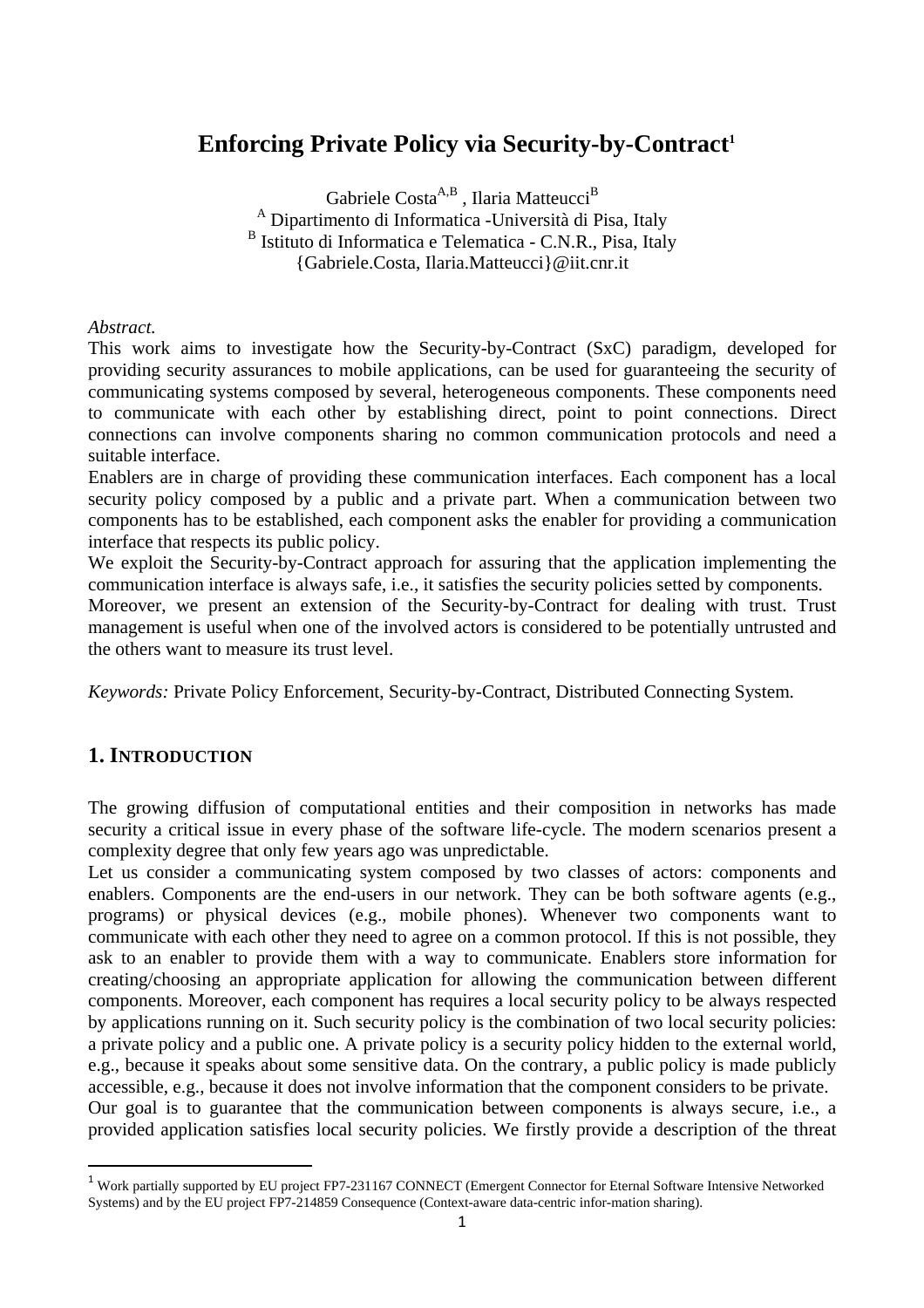models for that system. Secondly, we show that the Security-by-Contract paradigm [6] can be suitably applied for dealing with them. In doing this, we reduces our analysis to systems in which components trust to each other but they do not trust to enabler.

The Security-by-Contract (SxC) framework was developed for providing security of mobile application. It is based on the idea of contract of an application. Roughly, a contract is a description of the behaviour of an application that comes together with the application itself. The typical scenario in which the SxC is applied consists in a device user defining his own security policy. When the user receives an application verifies whether its code and its contract actually match. If the check fails the user can decide to delete the application or to enforce the security policy on it by exploiting a proper enforcement infrastructure. Otherwise, the system can proceed and verifies whether the contract satisfies the user's policy. Once again, if this step fails the solution consists in enforcing the active policy on the execution. Finally, if the previous checks were positively passed, the application can be executed with no active runtime enforcement.

In the simplest case, we assume to have a single enabler. Two components send to the enabler a communication request and their public security policies. The enabler provides an application, e.g., by synthesizing it on-the-fly or selecting it from an existing pull, with a contract describing its behaviour. Components expect to receive a contract that satisfies their public security policies. Remarkably, being not aware about the private security policies of the components, the enabler does not guarantee the application to comply with them. Each component involved in the communication checks whether the contract is compliant with both its own public and private policy.

Going ahead, we also consider trust aspects by extending the Security-by-Contract paradigm with trust (SxCxT) [3]. Indeed, we extend our scenario by assuming to have many enablers forming a cloud. Two components that want to communicate with each other send the request to the cloud of enablers. Similarly to the previous case, each enabler provides an application. However, in this scenario different enablers concur to provide their applications and the components decide which application will be adopted. Clearly, components can discriminate according to their levels of trust w.r.t. the enablers.

Hereafter, assuming that components associate each enabler with a certain level of trust, we propose an integration of the SxC paradigm with a monitoring/enforcement infrastructure dealing with contracts. Contract monitoring allows for trust level management of enablers depending on their applications behaviour. Indeed let us assume that enablers are initially considered to be trusted. When components obtain some application provided by an enabler, they start monitoring it. Monitoring follows the execution an updates the trust value associated with the enabler depending on the actions fired by the application.

*The paper is structured as follows*: Section 2 recalls some background notions about the Securityby-Contract paradigm. Section 3 describes threat models for the considered system and Section 4 and 5 present the application of the SxC and SxCxT paradigms to threat models, respectively. Section 6 compares our work with what already exists in literature. Section 7 concludes the paper and describes some future work.

#### **2. BACKGROUND**

Security-by-contract (SxC) is a paradigm for providing security assurances to mobile applications [6]. According to [7], the basic idea of Security-by-Contract is to certify the code by binding it together with a contract. Loosely speaking, a contract contains a description of the relevant features of the application and the relevant interactions with the hosting platform. Relevant features include, among others, sensitive memory usage, secure and insecure web connections, user privacy protection, data confidentiality.

By signing the code, developers certify its compliance with the stated claims on its security-relevant behaviour.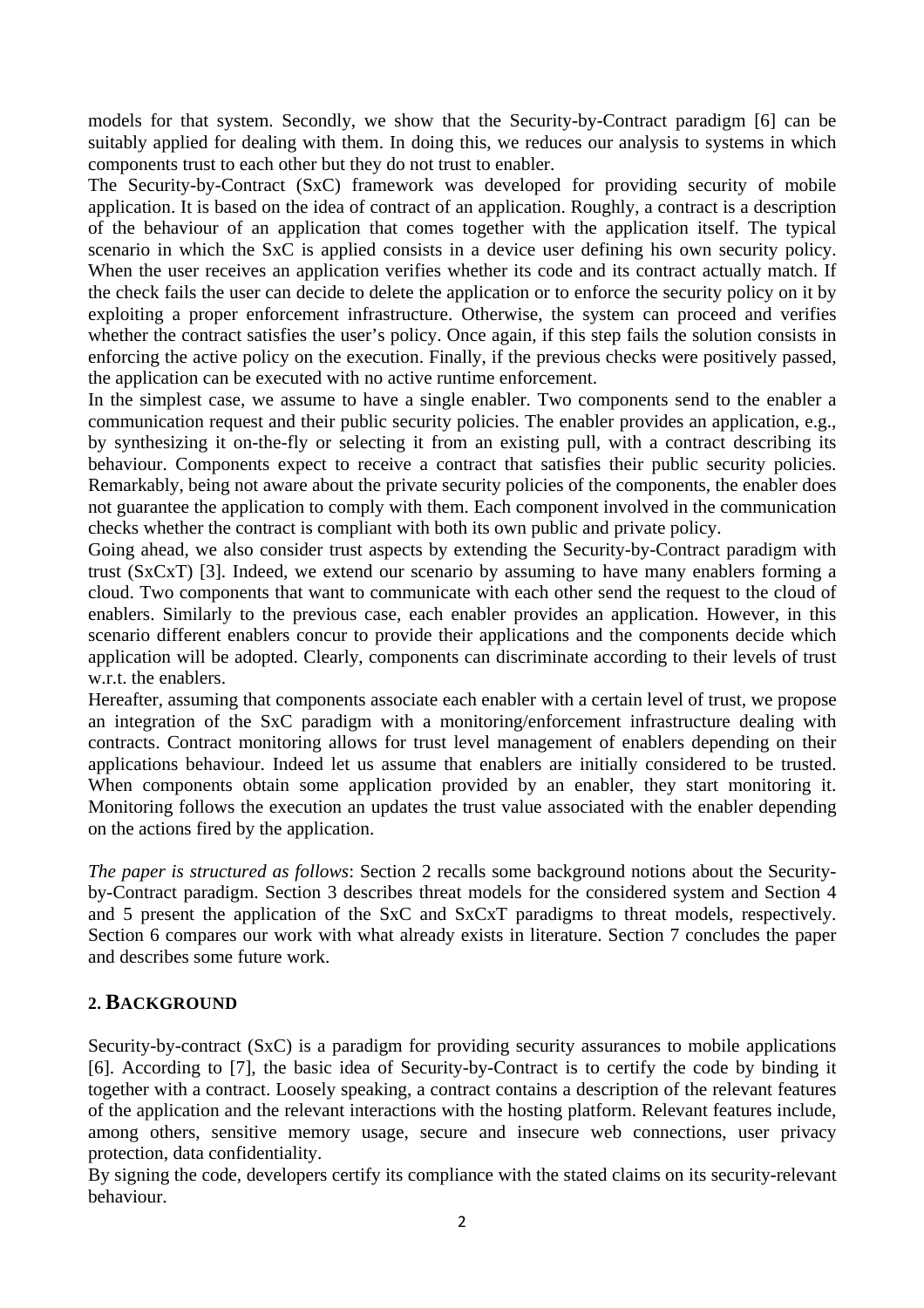*Definition 2.1:* A contract is a formal complete and correct specification of the behavior of the application for what concerns relevant security actions (e.g., Virtual Machine API call, Operating System Calls). It defines a subset of the traces of all possible security actions.

The second cornerstone of the SxC approach is the concept of policy. A mobile platform can specify its own contractual requirements through a customised policy. Moreover, policies can be user-defined. In both cases, if a contract matching the policy means that the corresponding application (provider) declares an acceptable behaviour.

*Definition 2.2:* A policy is a formal complete specification of the acceptable behavior of applications to be executed on the platform for what concerns relevant security actions (e.g., Virtual Machine API calls, Operating System Calls). It defines a subset of the traces of all possible security actions.

The Security-by-Contract paradigm works as follows: when a client receives an application, it verifies whether the code and the contract actually match by using an evidence checking procedure. If the check fails, the user can decide to refuse (delete) the MIDlet or to enforce the security policy on it by exploiting a monitoring/enforcement infrastructure.

The enforcement approach has been shown to be feasible on mobile devices exploiting several different techniques [1, 4].

Otherwise, the system can proceed to verify whether the contract (correctly representing the application) satisfies the user's policy. Once again, if this step fails the solution consists in enforcing the active policy on the execution. Finally, if the previous checks were positively passed, the MIDlet can be executed with no active runtime monitor.

The Contract-Policy matching function ensures that any security relevant behavior declared by the contract is also allowed by the policy. This matching step can be done w.r.t. different behavioural relation, e.g., language inclusion [5] or simulation relation [8]. Hence, the matching procedure formally guarantees that applications having a contract that is compliant with the active policy never violate it. Figure 1 shows the SxC pre-execution strategy.



Figure 1: The Security-by-Contract Application life-cycle [7].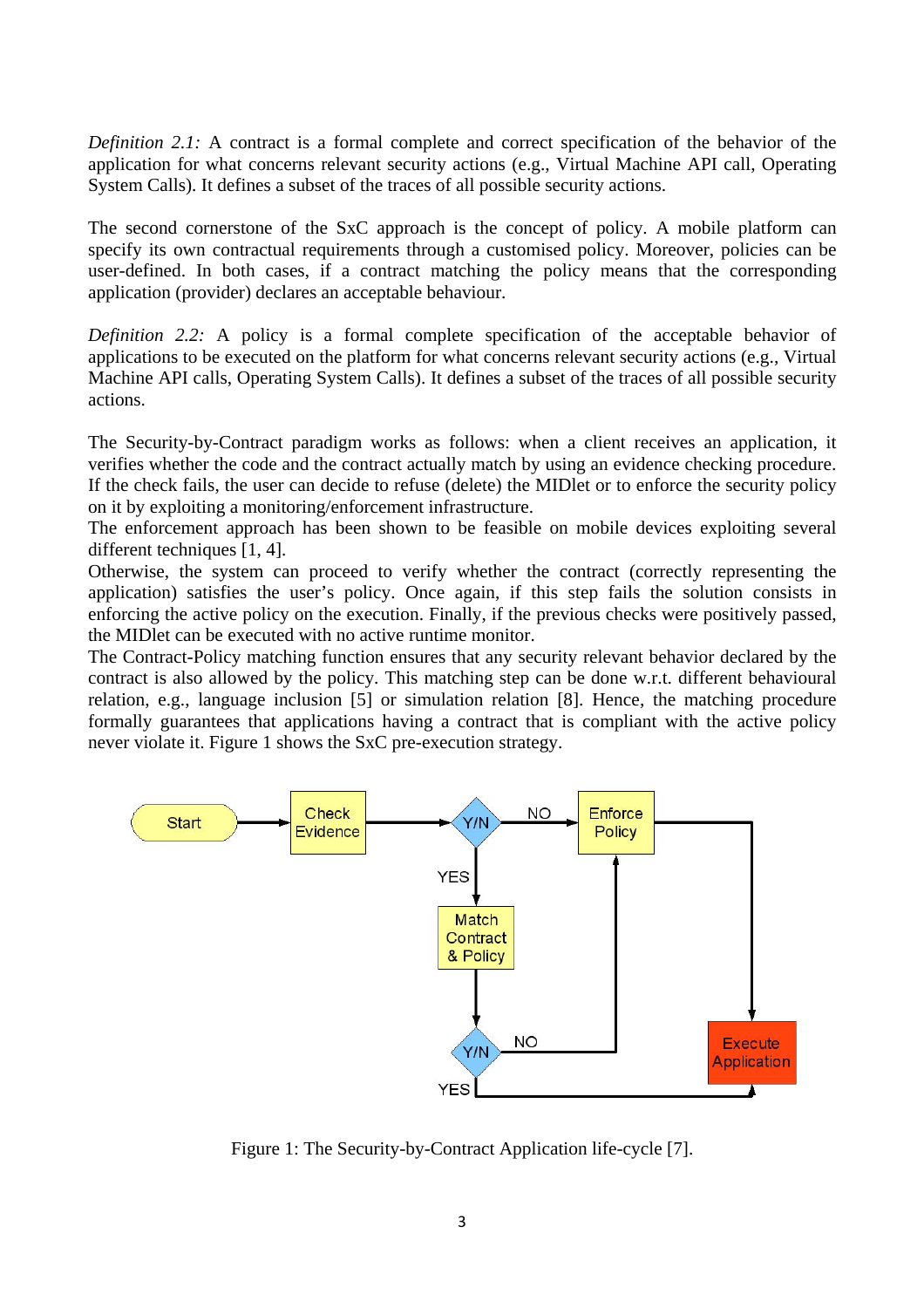## **3. THREAT MODELS**

We introduce and detail several threat models. Let us consider a basic scenario in which two components want to establish a communication. For sake of simplicity, we assume that there is only one enabler in the network. To communicate, the two components send their requirements to the enabler. Then, the enabler produces a suitable application by taking it from a pre-compiled repository or synthesizing a new one on-the-fly.

In this process we distinguish two security levels:

- Local security of each component of the network. Each component sets a local policy that has to be locally satisfied. Such security policy is the combination of a private policy and a public one. A private policy is a security policy that a component does not declare to the external world, e.g., a policy that speaks about sensitive data. On the contrary, a public policy is a policy that the component consider freely deliverable, e.g., a policy that does not involve private information. Clearly, two limit cases exist: i) a component has only a private policy or ii) it sets only a public policy.
- Global security of the distributed system. Interactions among components and enablers must satisfy some security policy describing the correct behaviour of the distributed system as a whole.

Focusing on trust aspects, the following sub-cases arise:

- The two components involved in the communication trust each other but they do not trust the enabler.
- Each component involved in the communication trusts the enabler but does not trust the other component.
- All actors (components and enabler) trust on each other.
- No trust relationships exist between two components or between a component and the enabler.

### **4. SECURITY-BY-CONTRACT FOR CONNECTING COMPONENTS**

We show how to apply the SxC paradigm for providing network components with local security. As we said in Section 3, here we consider to have two components, trusting each other, that interact with an untrusted enabler.

#### 4.1 Private and Public Security Policy

First of all, we investigate on the possible relationship existing between public and private policies defined on each single component. Three cases arise:

- 1. The public policy is a generalization of the private policy. This means that the public policies allows more execution than the private one. A particular instance of this case occurs when only the private policy has been defined.
- 2. The private policy is a generalization of the public one. Referring to the notion of compliance used in the SxC paradigm, this case means that whenever the public policy is satisfied also the private one will be. An instance of this case occurs when no private policy has been setted on the component.
- 3. Private and public policy partially overlap. There exists at least one execution that satisfies both the private and the public policy.

Some examples can clarify the above classification.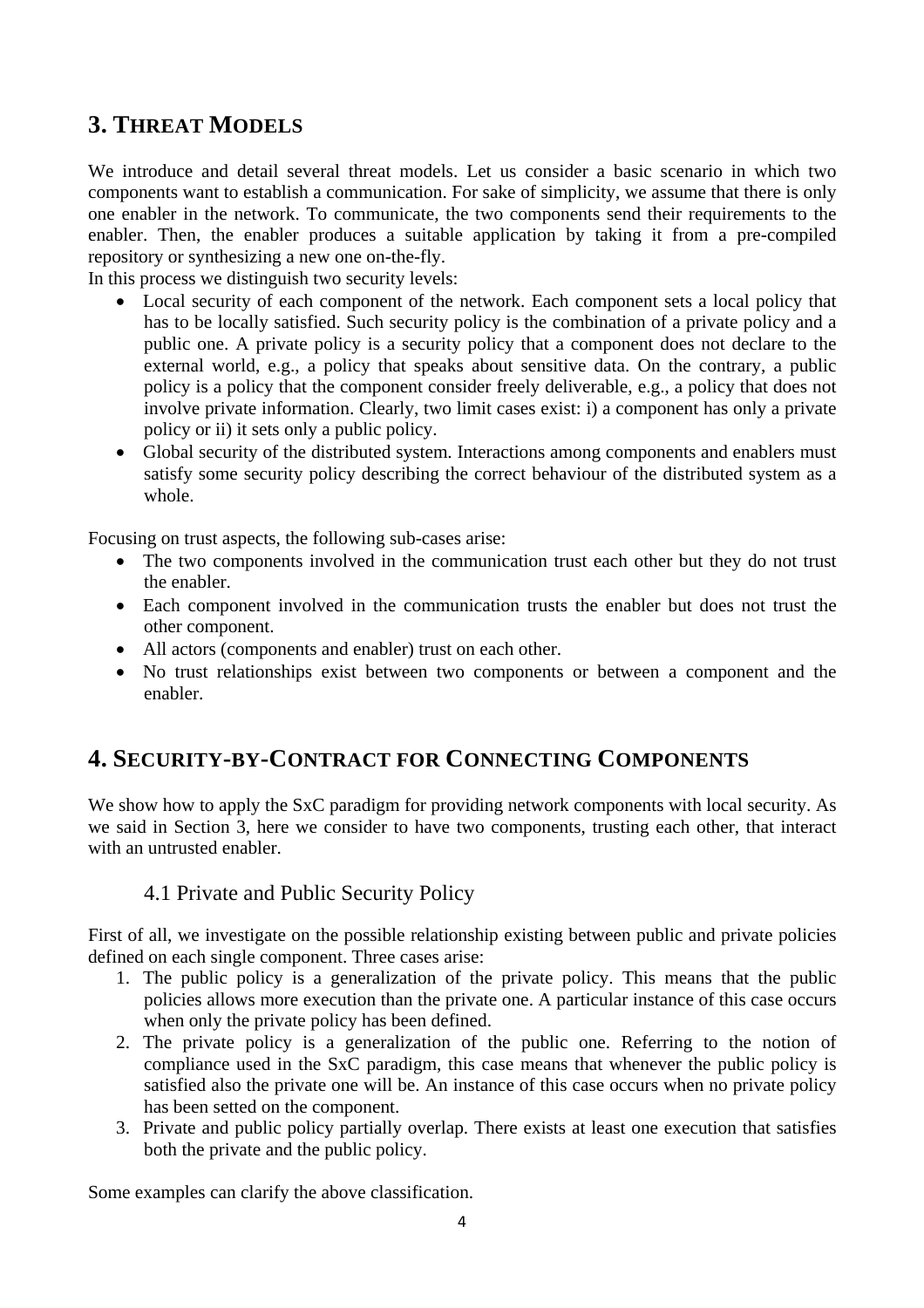*Example 4.1:* Imagine a component requiring a connector and declaring the following, informally defined, policies:

- Ppub: "Always connect to the same host"
- Ppriv: "Encrypt every message with key *k*"

As it refers to some sensitive data, i.e., *k*, the component can be interested in keeping Ppriv secret. Clearly, these two policies do not imply each other (unencrypted messages can be delivered to a single host or correctly encrypted messages can be sent to multiple hosts). However, there are executions satisfying both of them, e.g., a single, encrypted message is sent. This example belongs to the third case introduced above.

*Example 4.2:* Imagine now a component similar to the previous one, but defining a different private policy.

- $\bullet$  P<sup>pub</sup>: "Always connect to the same host".
- P<sup>priv</sup>: "Connect only with host *h*".

Here, the set of behaviours accepted by  $P<sup>priv</sup>$  also satisfies  $P<sup>pub</sup>$ . Hence, we are in the second case.

In addition to the relation existing between private and public security policy, we must also investigate the relation among security policies and applications contract. All possible relations are summarized in Figure 2.



Figure 2: A graphical representation of possible relations among Private policy, Public policy and Contract.

In the following, we assume that the public policy generalizes the private policy (case (b) in Fig. 2). The relationship between the policy and the contract drives the Security-by-Contract run-time strategy. Figure 3 shows schematically the system behaviour.

If the contract complies with the private policy (M in figure), the system monitors the application run-time compliance w.r.t. its contract. Instead, if the contract does not comply with the private policy (E in figure), the private policy is enforced on the executing application. Note that we are intentionally ignoring the case in which private policy and contract have no intersection. Indeed, whenever this happens, the enforcement process forces the execution to generate only empty traces.

### 4.2 Enforcing Private Security Policy through SxC

Let us consider the scenario in Figure 4. Two components want to start a conversation and ask an enabler for a suitable application, i.e., a connector. Each component has its own security policy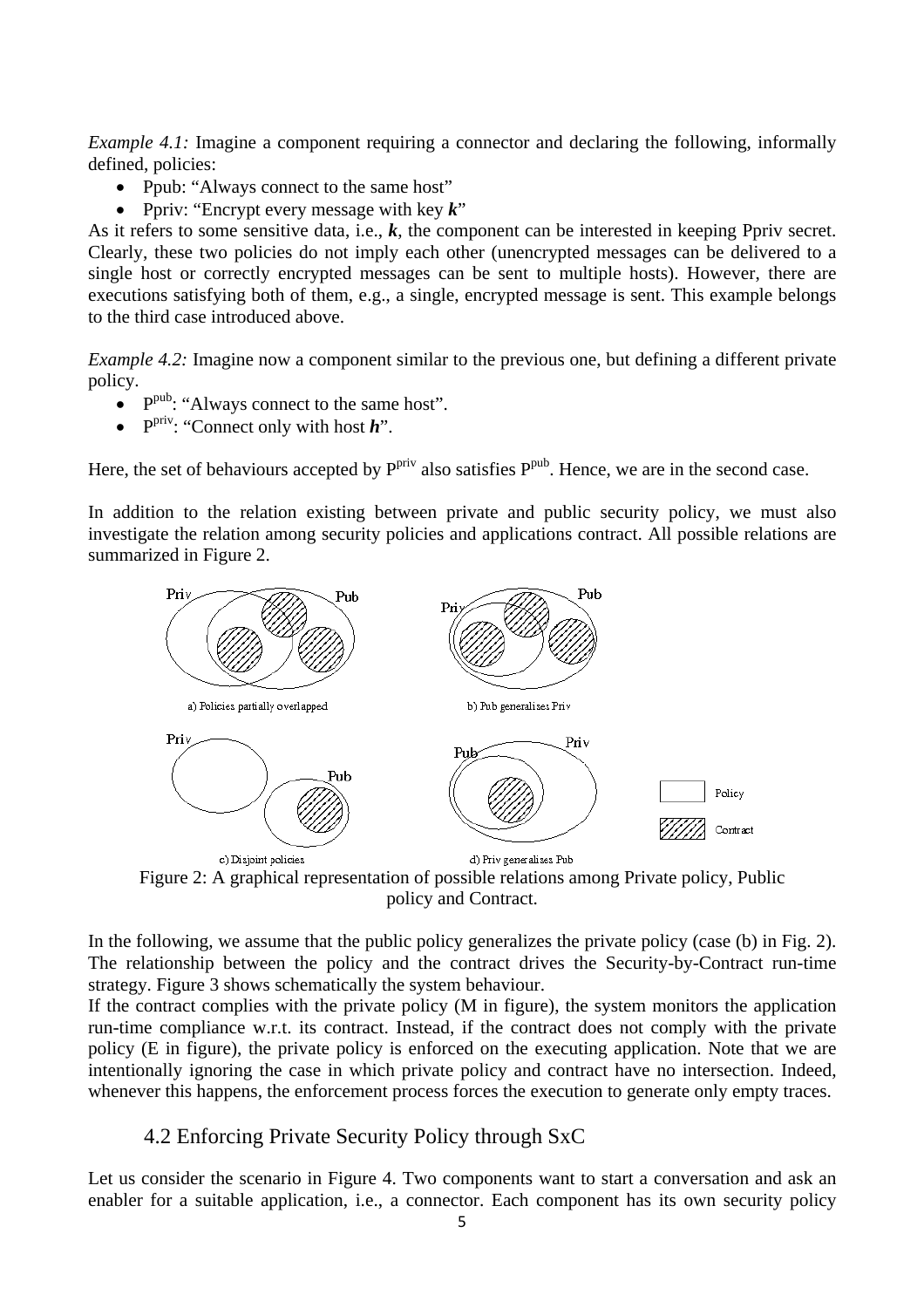composed by a private and a public part. Both components declare a public policy that generalizes the private one.

Let  $P_1$  and  $P_2$  be the public policies of the two components. To communicate, both components send a connection request and their local public policies to the enabler.



Figure 3: A graphical representation of scenario (b). M denotes contract monitoring and E policy enforcement.

If possible, the enabler answer by providing the components with an application. This application will be a mobile code that the enabler annotated with a contract C denoting its behaviour. By design, when the enabler returns a contract C then it also declare, under its own responsibility, that C satisfies both  $P_1$  and  $P_2$ .

After retrieving the application, the components must verify how its contract fits with their private policies  $(P^{priv}_{1}$  and  $P^{priv}_{2}$  respectively). Since  $P^{pub}_{(1/2)}$  generalise  $P^{priv}_{(1/2)}$  components only need to check contract against private policies. If the application is accepted from both the components, it is used to establish the communication.

An instance of this scenario arises when both components declare no public security policy. Since there is no assumption about the application contract that the enabler returns, this case reduces to the original SxC scenario for mobile devices [6].

However, when a component receives an application it decides which monitoring/enforcement configuration must be activated. Firstly, the component verifies whether the code comes from a trusted source. If the check fails then the component can decide to refuse the application or to enforce the security policy on it (Enforce Policy).

Otherwise, the component verifies whether the contract (considered to correctly denote the application) satisfies the private security policy (Contract-Policy Matching [8] at deployment-time). If this step fails the solution consists in enforcing the active policy on the execution and, possibly, also monitoring the application contract. In this scenario, the contract monitoring configuration can be activated on a statistical base in order to record possible application misbehaviours leading to a trust weight adjustment.

Finally, if the previous checks were positively passed, the communication is established and only the contract monitoring is turned on.

#### **5. ENABLERS TRUST MANAGEMENT**

We detail our trust management-oriented extension of the SxC paradigm, hereafter denoted by SxCxT [3]. The main novelty of our technique consists in adding a new component to the standard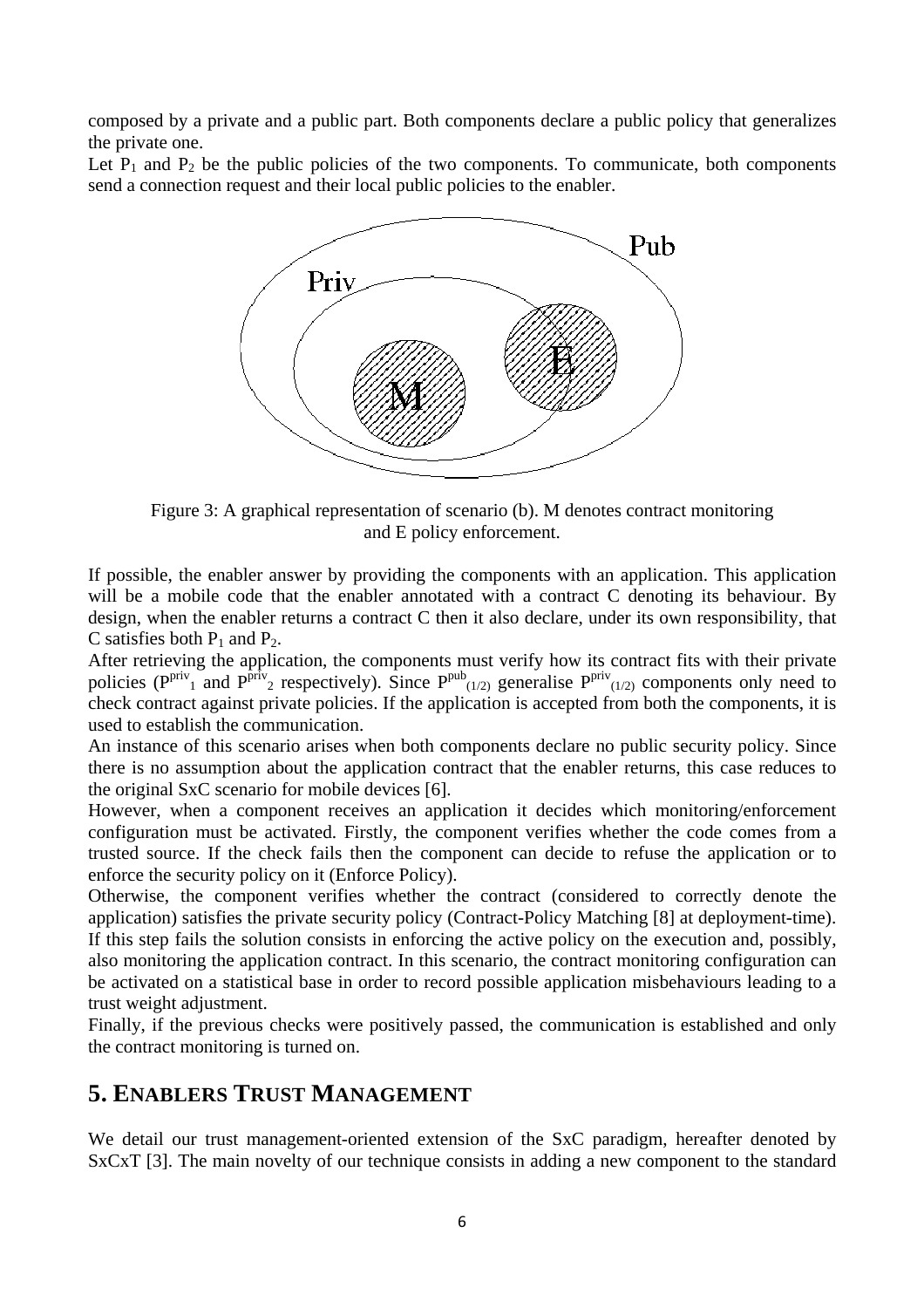architecture. This module is responsible for contract monitoring and reacts to contract violations by updating the trust level of the involved enabler.

This could be useful, for instance, if we consider more than one enabler in the system.



Figure 4: Secure application.

Figure 6 shows the application life-cycle. In model, the Check Evidence step has been replaced by a check on the enabler trust measure (Trusted Provider). This check discriminate between applications running guarded by a mere policy enforcement and applications being contractmonitored.

Whenever the contract satisfies the local public policy, two possible relations with the private policy arise:

- 1. The contract satisfies the local private security policy. In this case our monitoring/enforcement infrastructure is required to monitor only the application contract. Indeed, under these conditions, contract adherence also implies private policy compliance. If no violation is detected during the execution then the application worked as expected. Otherwise, we discovered that a trusted party provided us with a fake contract. Our framework reacts to this event by reducing the level of trust of the indicted provider and switching to the policy enforcement modality.
- 2. The contract does not satisfy the local private security policy. Since the contract declares some potentially undesired behaviour, policy enforcement is turned on. Similarly to a pure enforcement framework, our system guarantees that executions are policy-compliant. However, monitoring contract during these executions can provide a useful feedback for better tuning the trust vector. Hence, our framework also allows for a mixed monitoring and enforcement configuration. This configuration is statistically activated with a certain probability. Several strategies are possible for deciding the probability to activate the monitoring procedure, e.g., using a fixed value or a function of the current trust level.

Note that, in the second scenario, the monitoring component plays a central role. Indeed, a contract violation denotes that a trusted provider released a fake contract. The reaction of our system to this event is a instant correction of the trust measures.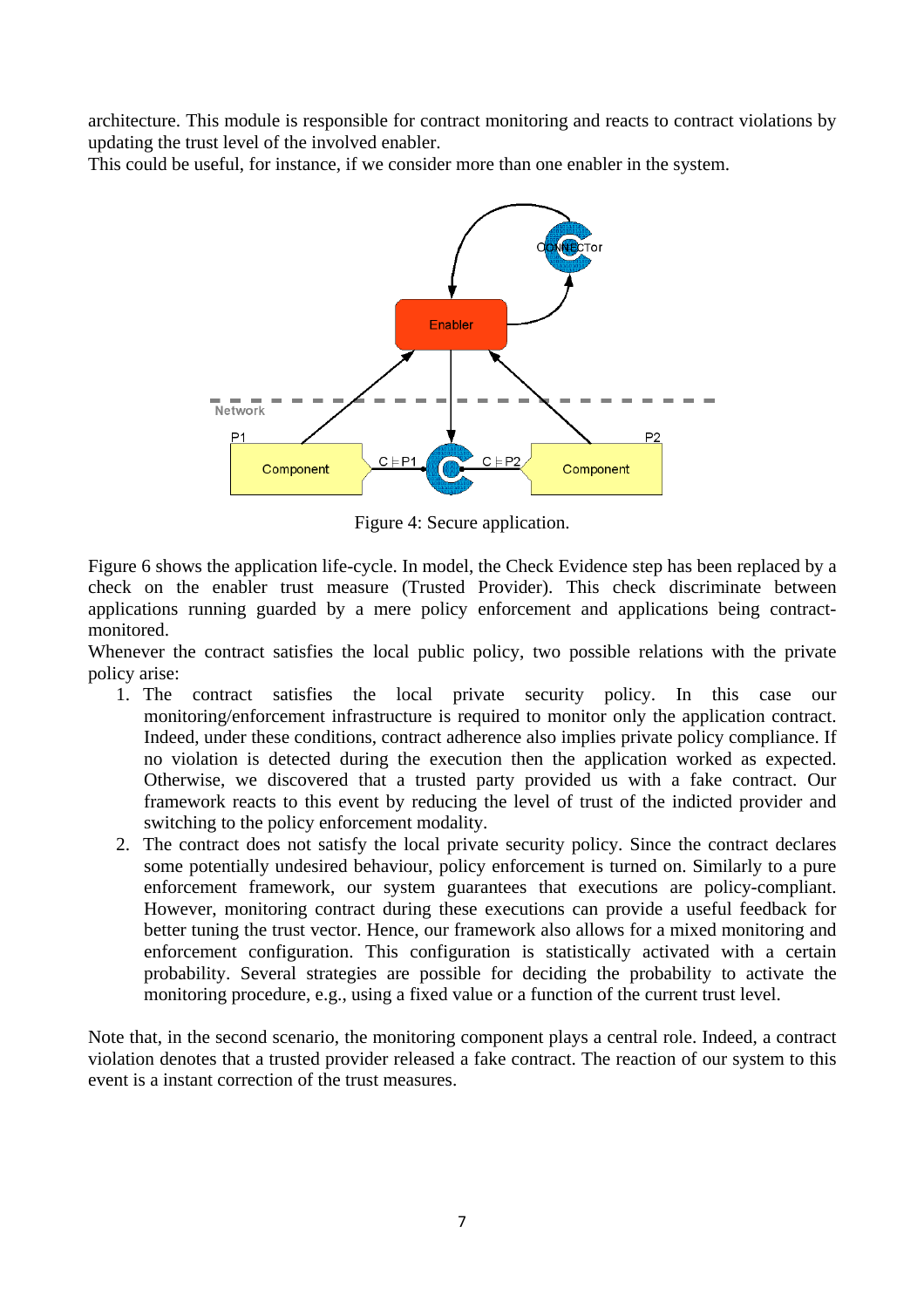

Figure 5: Secure and Trusted application

#### 5.1 Trust adjustment via Contract Monitoring

We outline how trust measures assigned to security assertions can be adjusted by our contract monitoring strategy. Trust measures associated with an enabler mainly concern on the contract goodness. Hence, updated trust measures will influence future interactions with an enabler and its applications. In other words, our system penalizes enablers when their contracts do not specify the correct applications behaviour.

Here we present a possible extension of the monitoring/enforcement infrastructure model proposed in [4]. The monitoring/enforcement infrastructure mainly consists of two components: a Policy Decision Point (PDP) and Policy Enforcement Points (PEPs). Roughly, the PDP holds the actual security state and is responsible for accepting or refusing new actions. Actions are delivered to the PDP by PEPs that in charge of intercepting security-relevant operations done by the application. When the application tries to run a monitored command, it stimulates a corresponding PEP that suspends the execution and fires the action to the PDP. The PDP evaluate the action against the its current security state and answer allowing or denying the permission to proceed. Finally the PEP enforce the PDP decision by running or aborting the operation under analysis.

In our system the PDP is also responsible for the contract monitoring operations and for the trust vector updating.

According to [1, 4], we assume that both contracts and policies are specified through the same formalism. Hence, the policy enforcement configuration of the PDP keeps unchanged. The PDP must load connector contracts as well as local private security policies dynamically. Moreover, it must be able to run under three different execution scenarios (Fig. 6): policy enforcement enabled, contract monitoring enabled or both.

The base enforcement scenario (execution scenario 1) is actually unchanged w.r.t. the standard usage of the classical PDP. Hence, no contract monitoring nor trust management operations are involved.

Main interest resides in the other two scenarios. The contract monitoring scenario applies to application carrying a contract released by a trusted enabler (Section 5.1).

Similarly to the policy enforcement strategy, PEPs send action signals to the PDP. An important difference is that the PDP keeps in memory the program events trace. When a signal arrives, the PDP checks whether it is consistent with the monitored contract. If the contract is respected then the internal monitoring state is updated and the operation is allowed. Otherwise, if a violation attempt is detected, the PDP reacts by changing its state.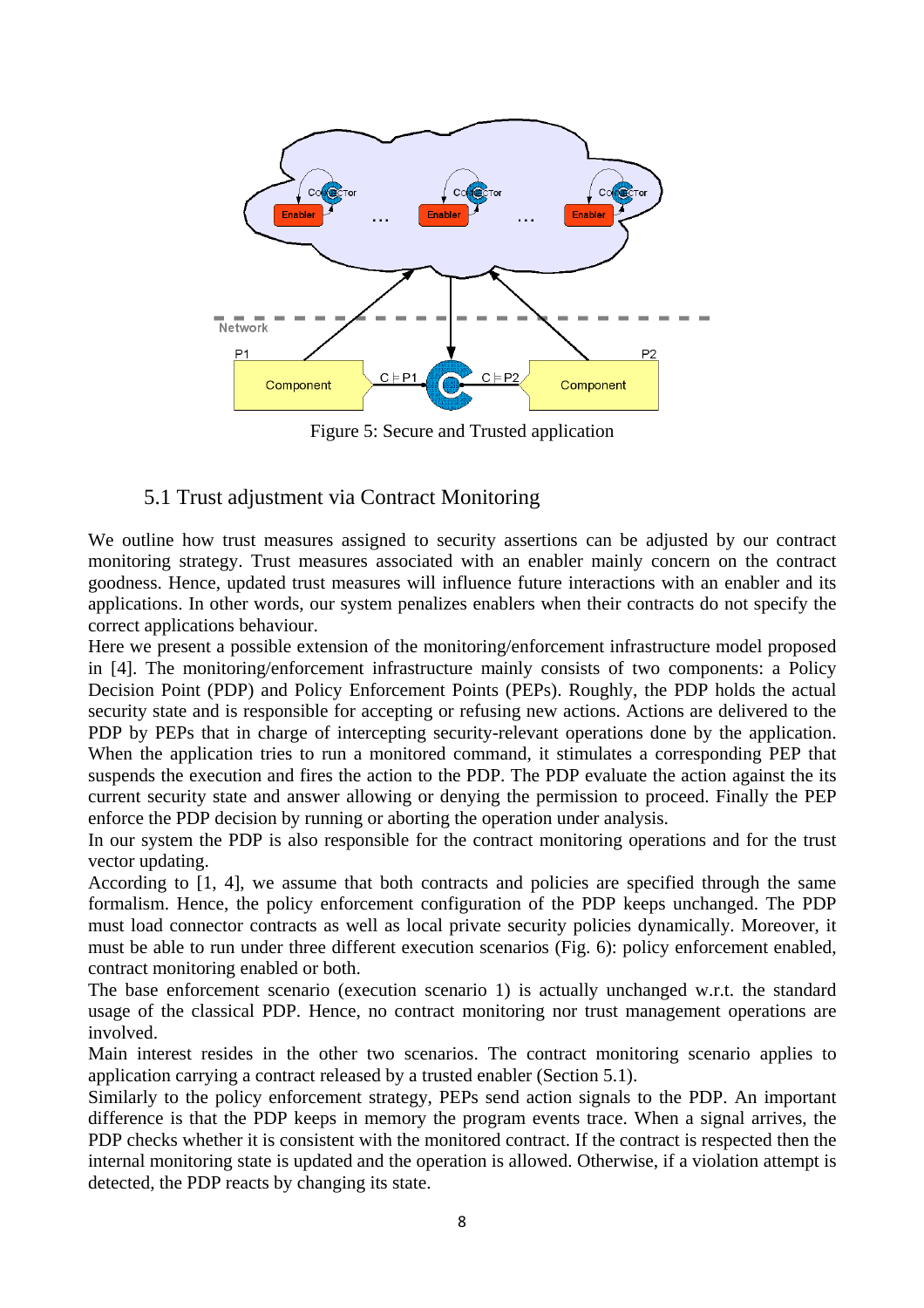

Figure 6: The Extended Security-by-Contract Application life-cycle.

The first consequence of a contract violation is a decreasing of the trust weight of the involved enabler.

Secondly, the PDP switches its state from contract monitoring to policy enforcement configuration. Since an instance of the policy is always present, this operation does not imply a serious computational overhead. Afterwards, the policy state is updated using the execution trace recorded during the monitoring phase. This step, that can be time consuming, is necessary for verifying whether, breaking the contract, the application has also violated the policy. However, this computational cost, being the consequence of an extraordinary event, must be paid at most once. Indeed, when the PDP is both monitoring a contract and enforcing a policy, the current policy state is known. Finally, the execution continues with the PDP enforcing the policy starting from the last action, that is the event breaking the contract.



Figure 7: Mixed Enforcement/Monitoring strategy. Figure 8: Pure Monitoring strategy.

Figure 7 and Figure 8 show the behaviour of the monitor/enforcement infrastructure performing the contract monitoring task in the two previously discussed scenarios. Summing up, both execution scenario 2 and 3 check contract violations through the contract monitoring strategy described above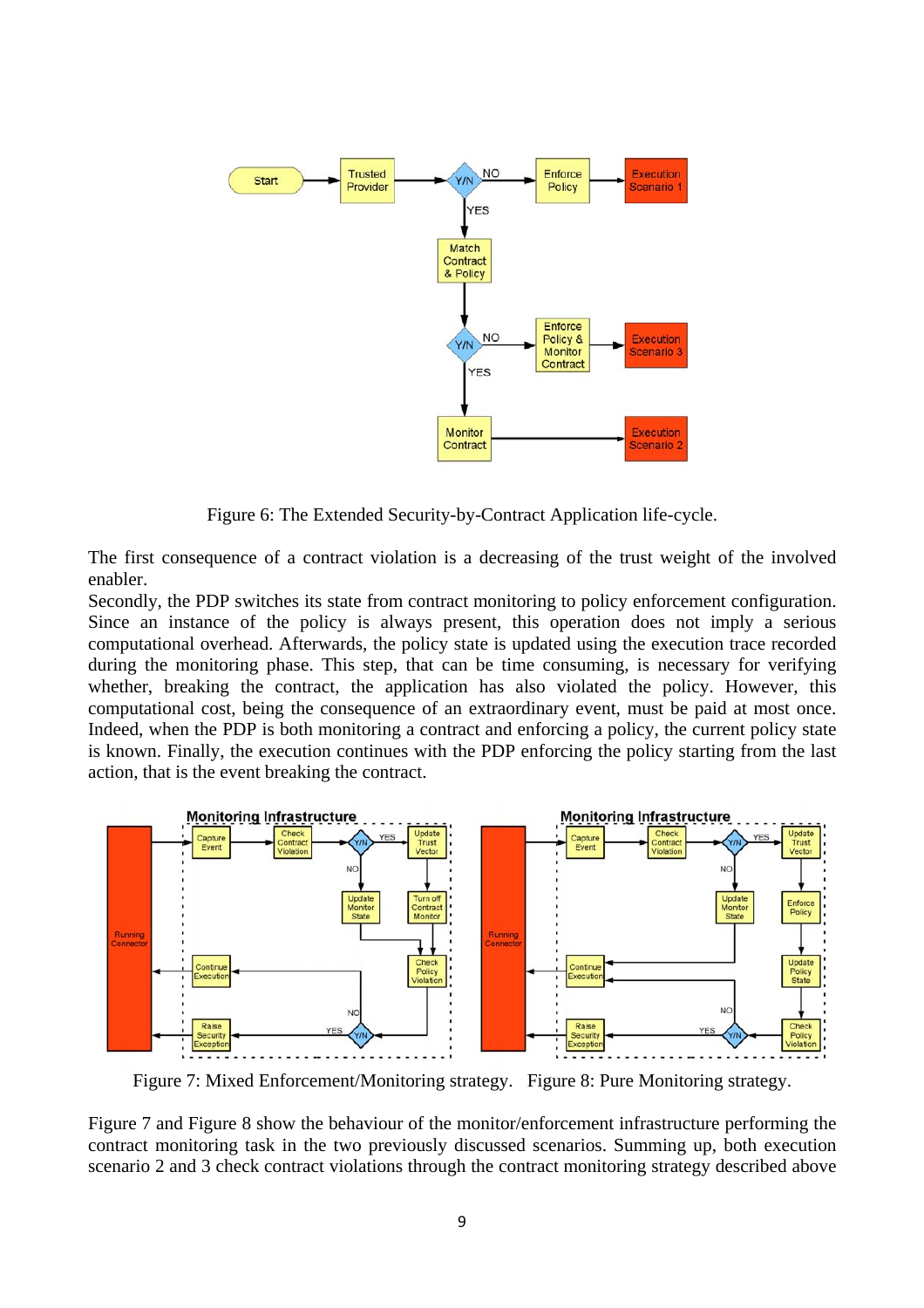and update enablers trust level. Such updates will influence future interactions with applications and enablers.

In this way our system gains experience and refines its interactions with enablers by ignoring applications coming from malicious enablers. Moreover, the executions are always kept safe by the security enforcement infrastructure.

## **6. RELATED WORK**

In literature there not exist a lot of work on possible extension of the Security-by-Contract paradigm for dealing with trust and, in particular, that integrate policy enforcement and trust management, especially for mobile code.

An attempt of integration of trust management and fine grained access control in Grid Architecture can be found in [10] where it is proposed an access control system the enhances the Globus toolkit with a number of features. This copes with the fact that access control policies and access rights management becomes one of the main bottleneck using Globus for sharing resource in a Grid architecture. Along this line of research [2] presents an integrated architecture, extending the previous one, with an inference engine managing reputation and trust credentials. This framework is extended again in [9] where it is introduced a mechanism for trust negotiating credential to overcome scalability problem. In this way the framework provided preserves privacy credentials and security policy of both users and providers. Even if the application scenario and the implementation is different, the basic idea of considering the trust as a metrics for deciding the reliability of an application provider.

Also [11] presents a reputation mechanism to facilitate the trustworthiness evaluation of entities in ubiquitous computing environments. It is based on probability theory and supports reputation evolution and propagation. The proposed reputation mechanism is also implemented as part of a QoS-aware Web service discovery middleware and evaluated regarding its overhead on service discovery latency. On the contrary, our approach is not a probabilistic. We provide a method according to we update the level of trust of an application provider.

### **7. CONCLUSION AND FUTURE WORK**

Here we have investigate on how using the Security-by-Contract paradigm for enforcing private policy in a communicating system composed by several components that ask to communicate with each other. Firstly, we have investigated the possible threat models if the system and then we showed an application of SxC for establishing a secure communication among components of a network by guaranteeing that the application

for communication is secure, i.e., it works according the security policies required by components.

Secondly, we afterwards extended the SxC approach for managing trust measures by exploiting a contract monitoring procedure. Furthermore, we presented how this extension is useful for the considered system in which several actors are involved and measuring trust could be needed.

Many future directions are viable. Indeed we aim to adapt both the SxC and the SxCxT paradigms to all possible threat models we have pointed out in the introduction.

Furthermore, mainly our trust management strategy is still a work in progress. Currently, trust weights can only decrease monotonically as a consequence of contract violations with the only exception of a direct intervention of the user, see e.g., [12].

Moreover, quantitative representation of this adjustment we consider to present in the future work.